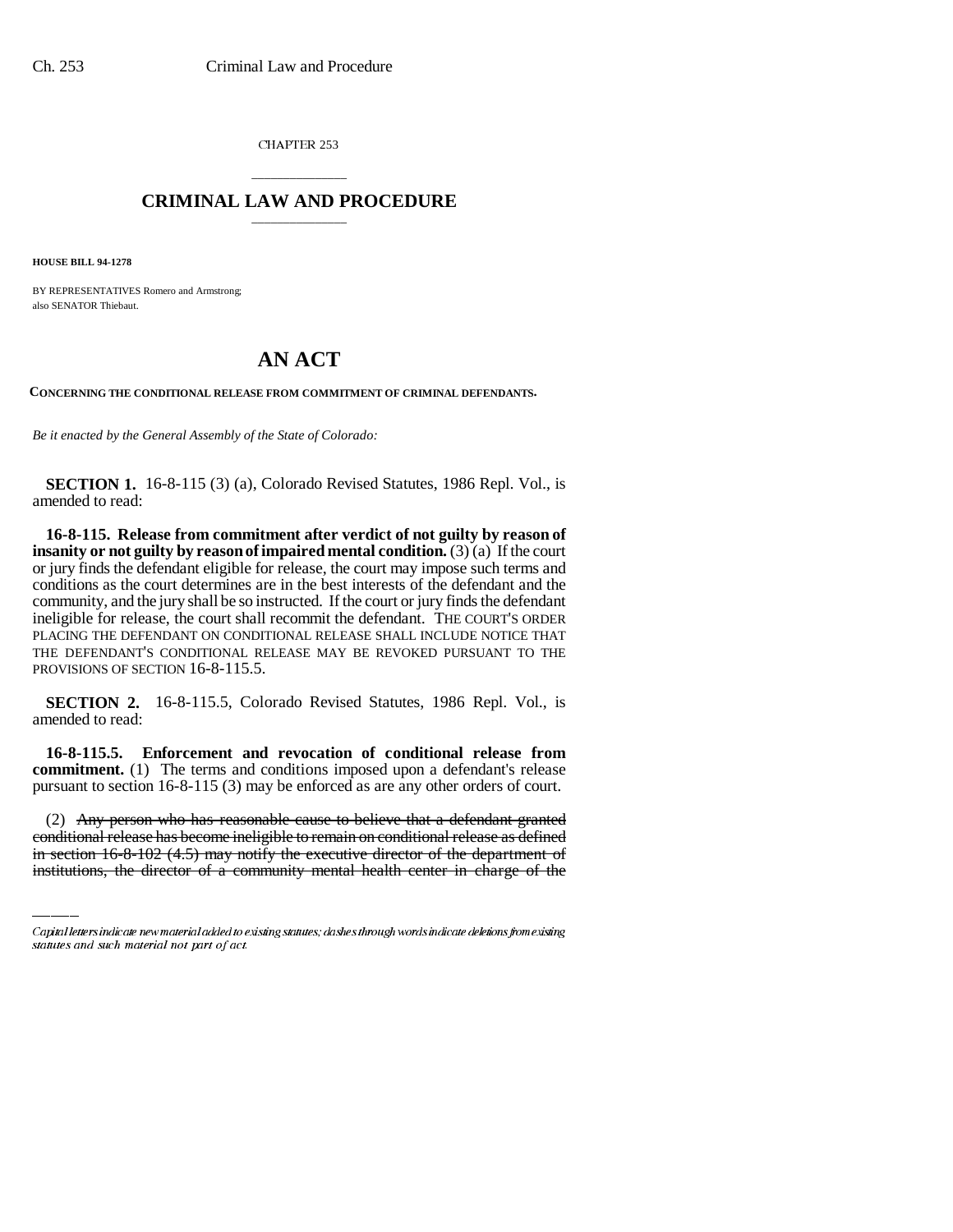defendant's treatment, the district attorney for the judicial district where the defendant was committed, or the district attorney for any judicial district where the defendant may be required to receive treatment.

Whenever the executive director of the department of institutions SUPERINTENDENT OF THE COLORADO MENTAL HEALTH INSTITUTE AT PUEBLO or the director of a community mental health center in charge of treatment of a defendant granted conditional release has reason PROBABLE CAUSE to believe that such defendant has become ineligible to remain on conditional release as defined in section 16-8-102 (4.5), said executive director SUPERINTENDENT or director of a community mental health center shall so notify the district attorney for the judicial district where the defendant was committed or the district attorney for any judicial district where the defendant may be required to receive treatment APPLY FOR A WARRANT TO BE DIRECTED TO THE SHERIFF OR A PEACE OFFICER IN THE JURISDICTION IN WHICH THE DEFENDANT RESIDES OR MAY BE FOUND COMMANDING SUCH SHERIFF OR PEACE OFFICER TO TAKE CUSTODY OF THE DEFENDANT. THE APPLICATION SHALL INCLUDE THE ORDER CONDITIONALLY RELEASING THE DEFENDANT PURSUANT TO SECTION 16-8-115 (3) AND SUPPORTING DOCUMENTATION SHOWING THAT DEFENDANT HAS BECOME INELIGIBLE TO REMAIN ON CONDITIONAL RELEASE AS DEFINED IN SECTION 16-8-102 (4.5). THE DISTRICT COURT FOR THE TENTH JUDICIAL DISTRICT IS AUTHORIZED TO ISSUE SUCH A WARRANT PURSUANT TO THE PROVISIONS OF SECTION 16-1-106.

 $(4)$  (a) Whenever the district attorney for the judicial district where the defendant was committed, or the district attorney for any judicial district where the defendant may be required to receive treatment, has probable cause to believe that a defendant has become ineligible to remain on conditional release as defined in section 16-8-102 (4.5), he may apply to the committing court, or to the district court of the judicial district where the defendant may be required to receive treatment, for an order or warrant directed to any peace officer and to the sheriff of any county where the defendant may be found commanding him to THE SHERIFF OR PEACE OFFICER TO WHOM THE WARRANT IS DIRECTED PURSUANT TO SUBSECTION (3) OF THIS SECTION SHALL take all necessary legal action to take custody of the defendant. and deliver him A SHERIFF SHALL DELIVER THE DEFENDANT immediately to a county jail within the judicial district of the court issuing said order or warrant. Such jail THE COLORADO MENTAL HEALTH INSTITUTE AT PUEBLO WHICH shall provide care and security for the defendant until the conclusion of the preliminary hearing provided for in subsection (6) of this section or until further order of the court. IF ANY OTHER PEACE OFFICER TAKES CUSTODY OF THE DEFENDANT, SUCH PEACE OFFICER SHALL DELIVER THE DEFENDANT TO THE CUSTODY OF THE SHERIFF OF THE JURISDICTION IN WHICH THE DEFENDANT WAS FOUND, AND SUCH SHERIFF SHALL COMPLY WITH THE PROVISIONS OF THIS SUBSECTION (4).

(b) In lieu of the order or warrant provided for in paragraph (a) of this subsection (4), the court may issue a summons to be served upon the defendant requiring him to appear before the court on a specified date for the preliminary hearing provided for in subsection  $(6)$  of this section.

 $(5)$  (a) (I) The district attorney for the judicial district where the defendant was committed may cause to be filed in the committing court, or the district attorney for any judicial district where the defendant may be required to receive treatment may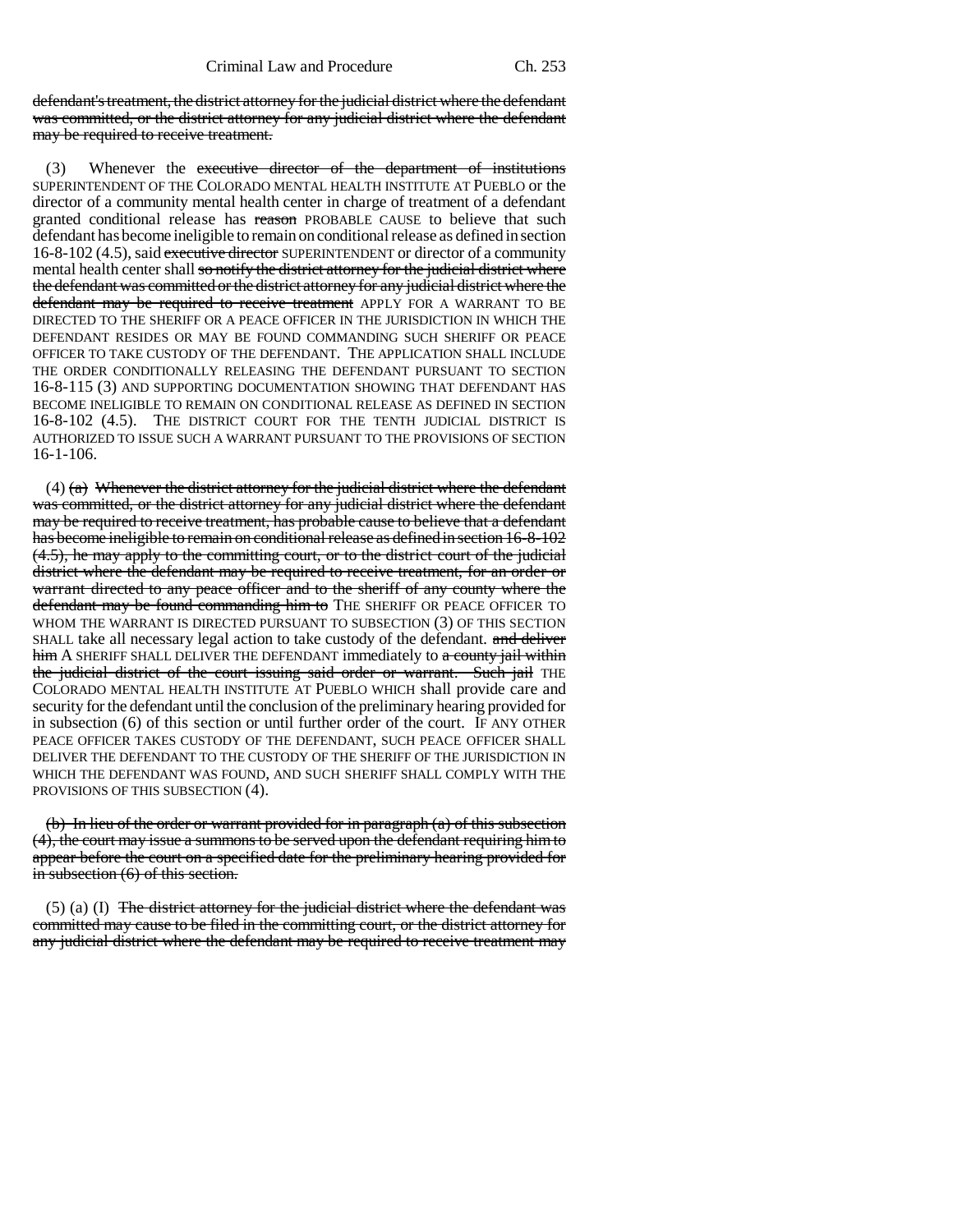## Ch. 253 Criminal Law and Procedure

cause to be filed in the district court of such judicial district, a petition for the revocation of the defendant's conditional release, which shall set forth the name of the defendant, an allegation that the defendant has become ineligible to remain on conditional release as defined in section 16-8-102 (4.5), and the substance of the evidence sustaining the allegation. THE SUPERINTENDENT SHALL NOTIFY THE DISTRICT ATTORNEY FOR THE TENTH JUDICIAL DISTRICT IMMEDIATELY UPON THE DEFENDANT'S RETURN TO THE COLORADO MENTAL HEALTH INSTITUTE AT PUEBLO PURSUANT TO SUBSECTION (4) OF THIS SECTION. SUCH NOTICE SHALL INCLUDE ALL SUPPORTING DOCUMENTATION FROM EITHER THE SUPERINTENDENT OR THE DIRECTOR OF A COMMUNITY MENTAL HEALTH CENTER IN CHARGE OF THE DEFENDANT'S TREATMENT SHOWING THAT THE DEFENDANT HAS BECOME INELIGIBLE TO REMAIN ON CONDITIONAL RELEASE. WITHIN SEVENTY-TWO HOURS AFTER SUCH NOTIFICATION FROM THE SUPERINTENDENT, EXCLUDING SATURDAYS, SUNDAYS, AND COURT HOLIDAYS, THE DISTRICT ATTORNEY FOR THE TENTH JUDICIAL DISTRICT ON BEHALF OF THE SUPERINTENDENT SHALL FILE A VERIFIED PETITION WITH THE PUEBLO DISTRICT COURT FOR THE REVOCATION OF THE DEFENDANT'S CONDITIONAL RELEASE. THE PETITION SHALL SET FORTH THE NAME OF THE DEFENDANT, AN ALLEGATION THAT THE DEFENDANT HAS BECOME INELIGIBLE TO REMAIN ON CONDITIONAL RELEASE AS DEFINED IN SECTION 16-8-102 (4.5), AND THE SUBSTANCE OF THE EVIDENCE SUSTAINING THE ALLEGATION. COPIES OF THIS PETITION SHALL BE PROVIDED TO THE DEFENDANT, THE DISTRICT ATTORNEY FOR THE JUDICIAL DISTRICT WHERE THE DEFENDANT WAS COMMITTED, AND THE COMMITTING COURT.

THE DISTRICT COURT FOR THE TENTH JUDICIAL DISTRICT SHALL HAVE JURISDICTION AND VENUE TO ACCEPT A PETITION FILED BY THE DISTRICT ATTORNEY IN ACCORDANCE WITH SUBPARAGRAPH (I) OF THIS PARAGRAPH (a) AND TO ENTER AN ORDER FOR THE TEMPORARY REVOCATION OF THE DEFENDANT'S CONDITIONAL RELEASE AFTER THE HEARING SET FORTH IN SUBSECTION (6) OF THIS SECTION.

(b) If a petition for revocation is not filed as provided in this subsection (5) within seventy-two hours after a defendant is taken into custody pursuant to  $\frac{\text{param}(\alpha)}{\text{param}(\alpha)}$ of subsection (4) of this section, excluding Saturdays, Sundays, and court holidays, such defendant shall be immediately released from custody unless the court grants a reasonable extension of time to file such petition upon a showing of good cause by the district attorney.

(c) At any time after the filing of a petition, the party filing such petition may cause the revocation proceedings to be dismissed by giving written notification of his SUCH PARTY'S decision for such dismissal to the court.

(d) Prior to any appearance of the defendant before the court,  $he$  THE DEFENDANT shall be given a copy of the petition.

(6) Within seventy-two hours after the defendant is taken into custody as provided in  $\frac{\partial^2 f}{\partial x^2}$  in  $\frac{\partial^2 f}{\partial y^2}$  of subsection (4) of this section, excluding Saturdays, Sundays, and court holidays, or on the date he has been summoned to appear as provided in paragraph (b) of subsection (4) of this section, the defendant shall appear before the court for a preliminary hearing to determine if probable cause exists to believe that he THE DEFENDANT has become ineligible to remain on conditional release as defined in section 16-8-102 (4.5). The hearing may be continued by the court for not more than five days upon good cause shown. If the court finds that probable cause does not